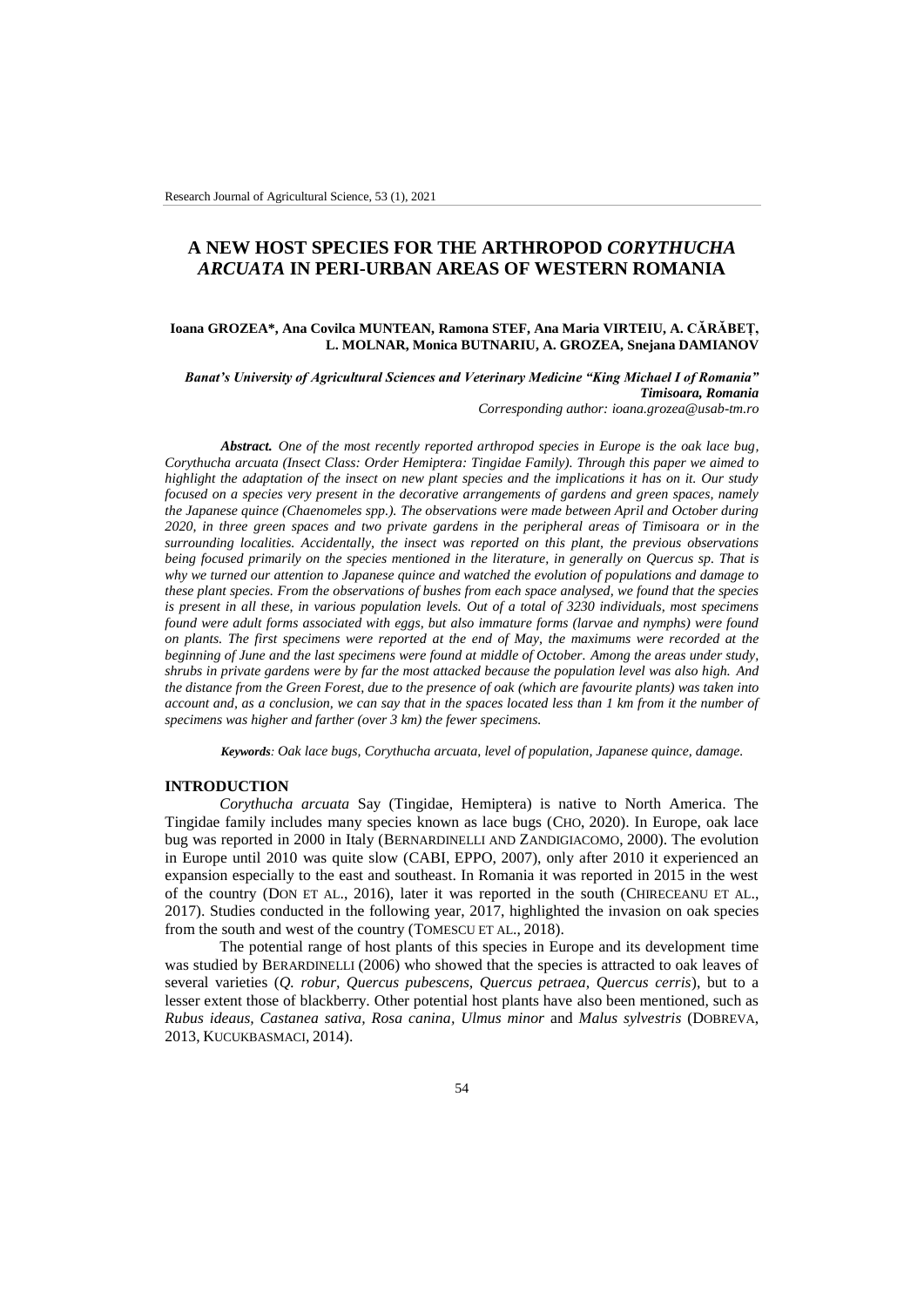As with all species of Corythucha, wintering occurs as an adult in sheltered places, most often under the leaves on the ground. The adult is easily recognizable, resembles lace, has a double brown transverse pattern on the front wings (GOLUB AND SOBOLEVA, 2018). Females can be seen laying eggs in groups on the underside of the leaf (JOHNSON AND LYON 1994). A complete cycle, from egg to adult, can be completed in 30-45 days, until the end of summer, but the number of generations can vary from one to several generations, depending on climatic conditions (RABITSCH AND KENIS, 2010).

The massive presence on oak trees and the effect on them through the damage caused to the leaves was recently demonstrated in a country neighbouring Romania, where they were affected to a large degree, up to 90-100% (DERJANSCHI ET AL., 2018).

In general, the attack can lead to a reduction of photosynthesis levels, premature defoliation and a cones-quent discoloration of the leaves, like yellow or whitish spots on the upper part of the leaves (SHETLAR, 2000; BARBER, 2010; DOBREVA, 2013).

## **MATERIAL AND METHODS**

In order to achieve the proposed goal, we chosed 5 study locations, of which 3 green spaces and 2 private gardens located in the peripheral areas of Timisoara and from a nearby locality (table 1). In these locations, we targeted a plant species very present in the decorative arrangements of gardens and green spaces, namely Japanese quince (*Chaenomeles spp*.), because on it, the arthropod *Corhythuca arcuata* was accidentally observed in one of the locations included in the plan research.

*Table 1*

|                |                                                | .                          | $\sim$                  |
|----------------|------------------------------------------------|----------------------------|-------------------------|
| Code           | Name of the analyzed space                     | Identification coordinates | Distance from the Green |
|                |                                                |                            | Forest                  |
| P <sub>1</sub> | USAMVBT Park, Timisoara                        | N 45.782605, E 21.217025   | 5.3 km                  |
| P2             | Iulius Mall Park, Timisoara                    | N 45.765362, E 21.2286208  | $4.2 \text{ km}$        |
| SV1            | Calea Lipovei, Sever Bocu Street,<br>Timisoara | N 45.771657, E 21.231826   | 3.9 km                  |
| G1             | Private garden-Dumbravita                      | N45.781176, E 21.244433    | 700 m                   |
| G <sub>2</sub> | Private garden-Dumbravita                      | N 45.782976, E 21.242014   | $400 \text{ m}$         |
|                |                                                |                            |                         |

Identification data and geographical coordinates of geographical locations in Timisoara and neighboring areas

Observation locations in Timisoara and Dumbravita (Timis) and distances from the Green Forest as a reference point



Figure 1. marking the observation points in relation to the Green Forest collected from the 2 private gardens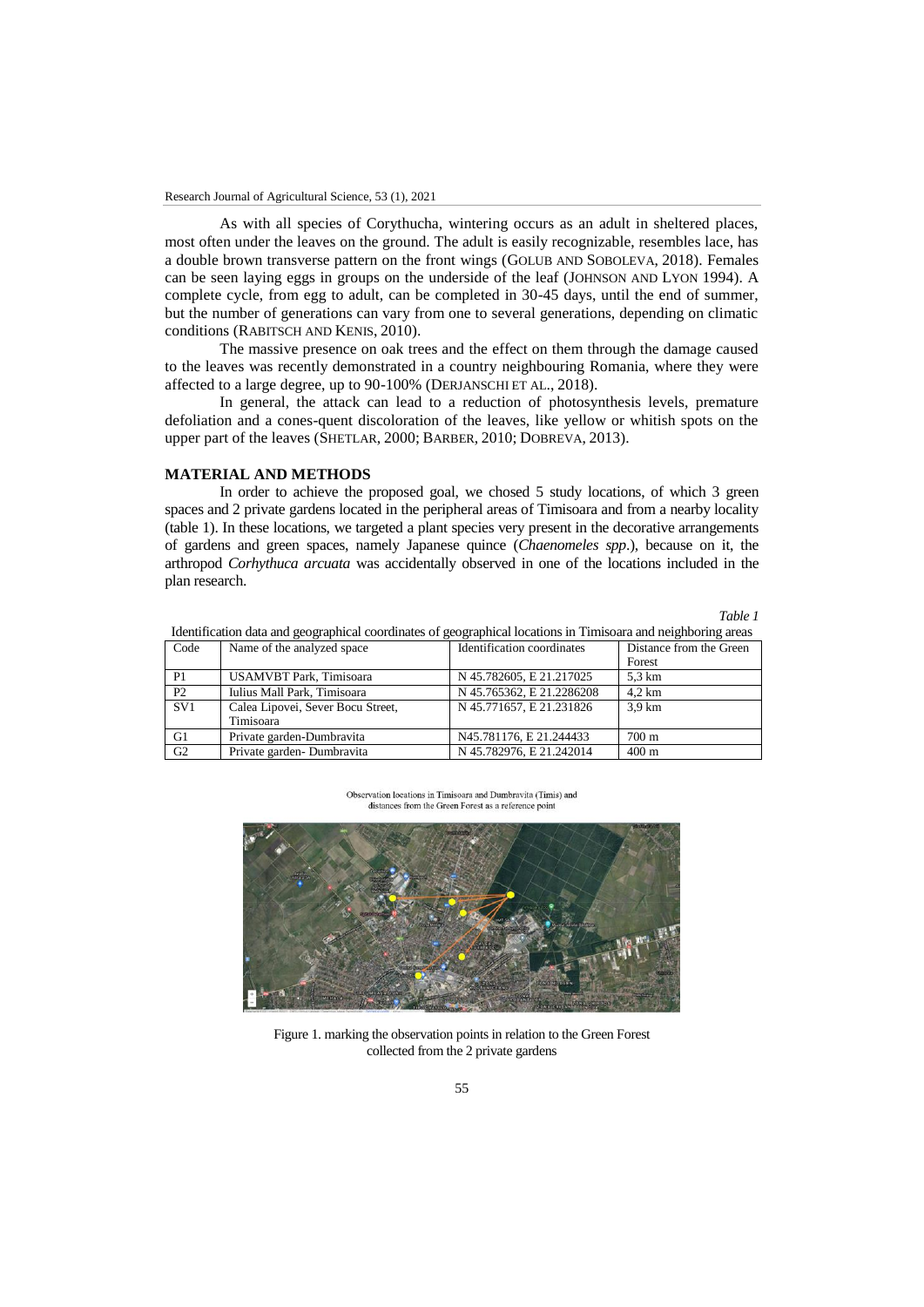The 5 locations were chosen, by reporting to a randomly chosen point in the Green Forest (figure 1), on the grounds that there is a species preferred by this insect, more precisely oak.

Each chosen location had a distance from the reference point in the Green Forest, starting from 400 m to 5.3 km (table 1).

The observations on the 3 bushes/each location were made between April and October during 2020. The Japanese quince varieties analyzed were Crimson and Gold but also Simonii, the first being predominant. Leaf samples with various stages of the insect or attack were taken and analyzed in detail in the laboratory.

### **RESULTS AND DISCUSSION**

**Results about population level.** From what has been observed, analyzing Japanese quince bushes as a potential host plant for *Corhythuca arcuata*, we can say that the number of individuals varied from reading to reading and from one plant to another. In table 2 it can see the present stages and their number found on each bush analyzed in the 5 spaces.

*Table 2*

Number of mature and immature individuals of *Corythucha arcuata* on leaves of Japanese quince, on bushes analysed, in all readings

| *Bushes/     | Number of specimens of <i>Corythucha arcuata</i> on leaves of Japanese quince (all stages)** |                |                |                   |                |                |                |
|--------------|----------------------------------------------------------------------------------------------|----------------|----------------|-------------------|----------------|----------------|----------------|
| analysed     | $**R$ 1                                                                                      | R <sub>2</sub> | R <sub>3</sub> | R <sub>4</sub>    | R <sub>5</sub> | R <sub>6</sub> | R <sub>7</sub> |
| space        |                                                                                              |                |                |                   |                |                |                |
| B1/P1        | 3(A)                                                                                         | $18(A)+eggs$   | 8(L)           | 9(N)              | 0(A)           | 7(A)           | $\Omega$       |
| B2/P1        | 5(A)                                                                                         | $48(A)+eggs$   | $15+10(A+L)$   | 10(N)             | 1(A)           | 7(A)           | $\mathbf{0}$   |
| B3/P1        | 5(A)                                                                                         | $35(A)+eggs$   | 19(A)          | 10(N)             | 1(A)           | 0(A)           | $\mathbf{0}$   |
| B1/P2        | 0(A)                                                                                         | $7(A)+eggs$    | $4 + 4(N+A)$   | 3(N)              | 0(A)           | 1(A)           | $\mathbf{0}$   |
| B2/P2        | 1(A)                                                                                         | $10(A)+eggs$   | 7(N)           | 4(N)              | 0(A)           | $\Omega$       | $\mathbf{0}$   |
| <b>B3/P2</b> | 0(A)                                                                                         | $6(A)+eggs$    | 4(N)           | 0(N)              | 0(A)           | $\Omega$       | $\Omega$       |
| B1/GS1       | $14(A)+eggs$                                                                                 | $20(A)+eggs$   | 16(L)          | $26+9+4$ (L+N+A)  | 6(A)           | 15(A)          | 1(A)           |
| B2/GS1       | $12(A)+eggs$                                                                                 | $31(A)+eggs$   | $22+36(A+L)$   | 24(N)             | 6(A)           | 10(A)          | $\mathbf{0}$   |
| B3/GS1       | $10(A)+eggs$                                                                                 | $26(A)+eggs$   | $12+17(A+L)$   | $10+13$ (L+N)     | 3(A)           | 5(A)           | $\Omega$       |
| B1/G1        | $11(A)+eggs$                                                                                 | $60(A)+eggs$   | $5+20(A+L)$    | $37+13+1$ (L+N+A) | $1+11(A+N)$    | 11(A)          | $\mathbf{0}$   |
| B2/G1        | $37(A)+eggs$                                                                                 | $104(A)+eggs$  | $35+29$ (L+A)  | 40(N)             | 4(A)           | 16(A)          | $\mathbf{0}$   |
| B3/G1        | $19(A)+eggs$                                                                                 | $79(A)+eggs$   | $23+20(A+L)$   | $56+59+3$ (L+N+A) | 2(A)           | 7(A)           | $\mathbf{0}$   |
| B1/G2        | $68(A)+eggs$                                                                                 | $241(A)+eggs$  | $20+51$ (A+L)  | $105+99$ (L+N)    | 15(A)          | 40(A)          | $\Omega$       |
| B2/G2        | $45(A)+eggs$                                                                                 | $199(A)+eggs$  | 41 $(L)$       | 100(N)            | 9(A)           | 23(A)          | $\mathbf{0}$   |
| B3/G2        | $70(A)+eggs$                                                                                 | $407(A)+eggs$  | $40+58+3$      | $88+107+5$        | 39(A)          | 65(A)          | $\mathbf{0}$   |
|              |                                                                                              |                | $(A+L+N)$      | $(L+N+A)$         |                |                |                |

\*B1-B3 are the bushes analysed in each location; P1-P2 are parks analysed; GS- Green space; G1-G2 are the garden analysed; \*\*A-adult; E-egg; L-larva; N-nymph; \*\*\* Reading 1-May 23; Reading 2- June 5; Reading 3-June 30; Reading 4- July 25; Reading 5- August 20; Reading 6 -16 September 30; Reading 7- October 15;



Figure 2. Total number of specimens of *Corhythuca arcuata* found on each analyzed spaces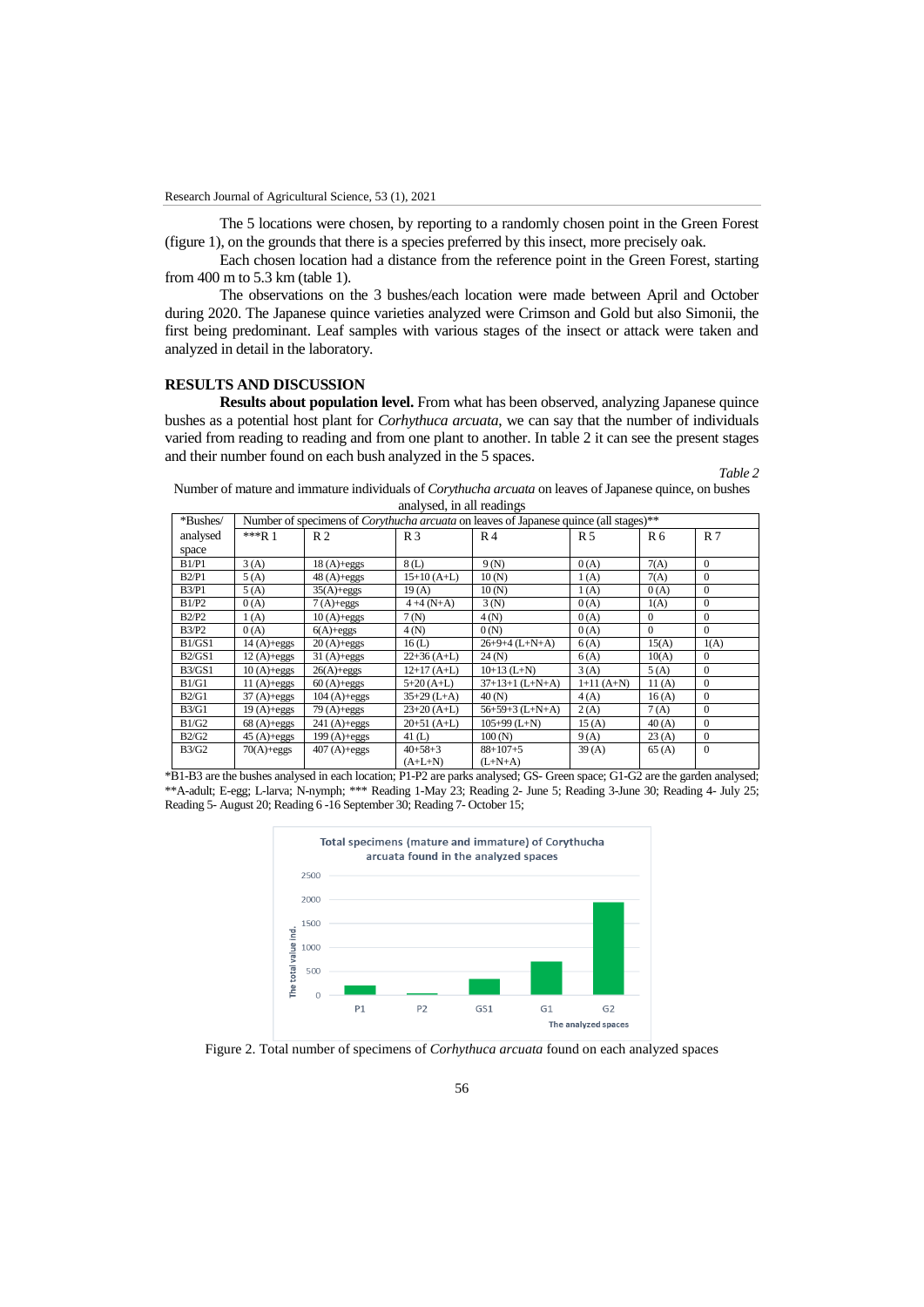Most specimens were found in private garden G2, where the total value of individuals on the three bushes was of 1939, followed by private garden G2 with a value of 703 ind. (figure 2). A large number was also found in the GS1 green space located between the buildings, where 342 ind. The fewest individuals were observed in parks, so in P1 there were 211 ind. and in P2 only 43 ind.

The evolution of the number of individuals on each plant in each analyzed space is represented graphically in figure 3. From here it can be seen that in May-July were registered, in all analyzed spaces, the most specimens and the fewest in August- October.



Figure 3. The monthly evolution of the populations of *Corythuca a.,* between May 23 and October 15, 2020 (where B1-B3 are the bushes analysed in each location, P1-P2 are parks analysed, GS- Green space and G1-G2 are the garden analysed)

Two maximum peaks were reported throughout the observation period, one in early June, when the value reached 1921 ind. and one in July with 821 ind. recorded (figure 4).



Figure 4. Dynamics of the evolution of the species during April-October 2020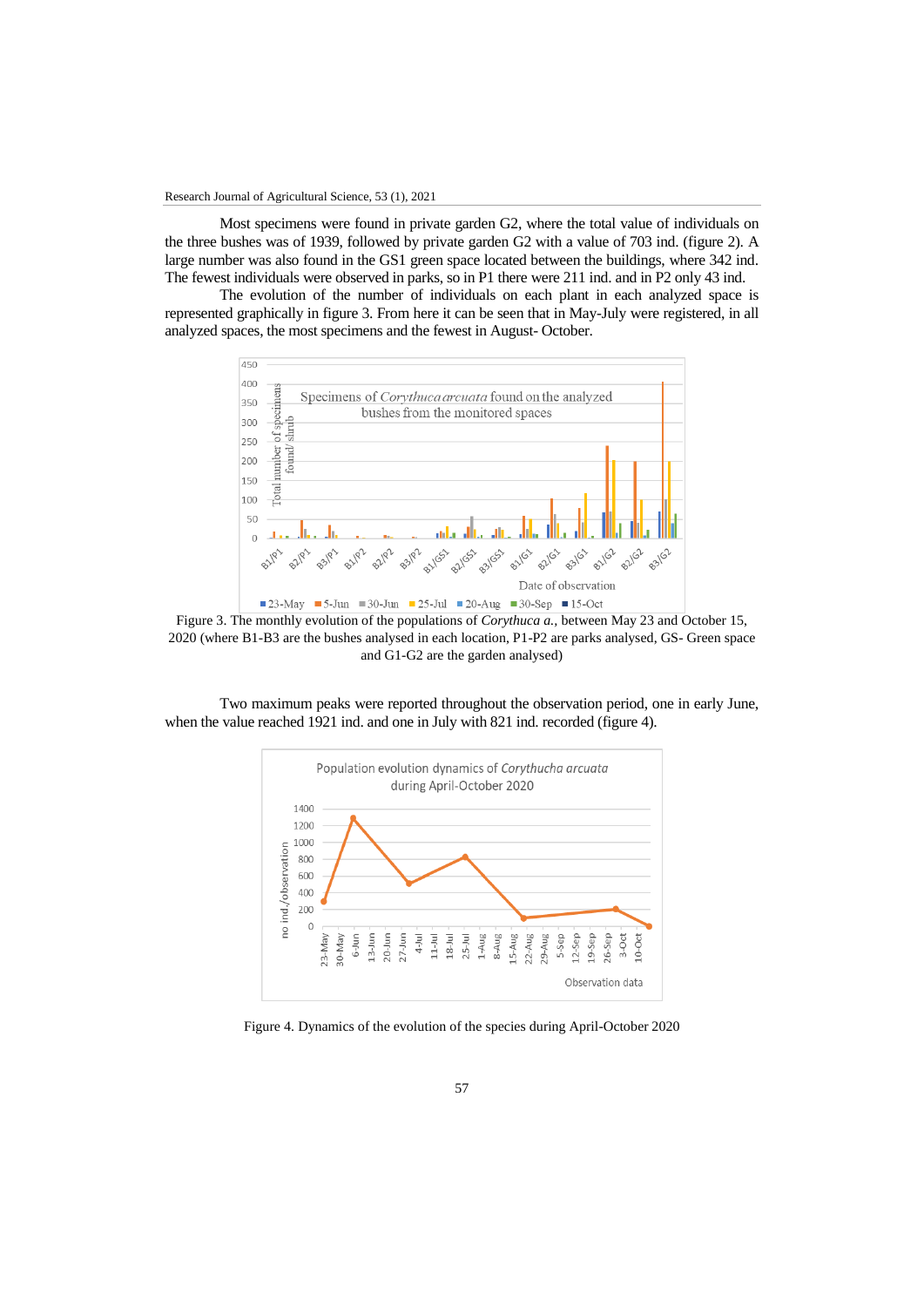**Observations on plant damage.** In May, when the first affected leaf was observed, in G2, and later other leaves belonging to other plants in the other locations, the attack on the plants was imperceptible, only a few yellow discoloured spots. Normally, if we refer to the low population level of insects present during this period. However, adults were observed feeding intensely on the leaves in late May, so that in early June (during the observations), visibly affected leaves were recorded on each plant analysed (figure 5).

Also, during this period, adult specimens and eggs were observed. Larvae and nymphs have been observed feeding on the underside of the leaves from late June to August. Adults were present both on the upper side of the leaf but especially on the lower face, where groups of concentrated eggs were found in the area near the main rib (figure 3). Looking at the whole, the plants have leaves, on the upper part with many yellow dots and if they return, on their backs are observed colonies of adults or single individuals (figure 5, figure 6).



Figure 5. Aspects of direct and indirect damage caused by the adult on the lower part of the leaf; the presence of adults, eggs and droppings and discolored spots

In addition to the direct damage to the foliar tissue, which fades and then dehydrates, in the area of attack, there were some small blackish, watery spots, spread everywhere and which covered the entire leaf (figure 5). These are considered indirect damages because they reduce the plant's respiratory area.

During July-August, the discolored spots joined together and took on a brownish hue, sometimes the tissue came off the ribs.



Figure 6. Aspects of indirect damage caused by an adult; discolored spots on the top of the leaves

A complete generation (spring-summer), starting with hibernating adults and another incomplete one (August-October) only with new adults were observed in the analyzed conditions.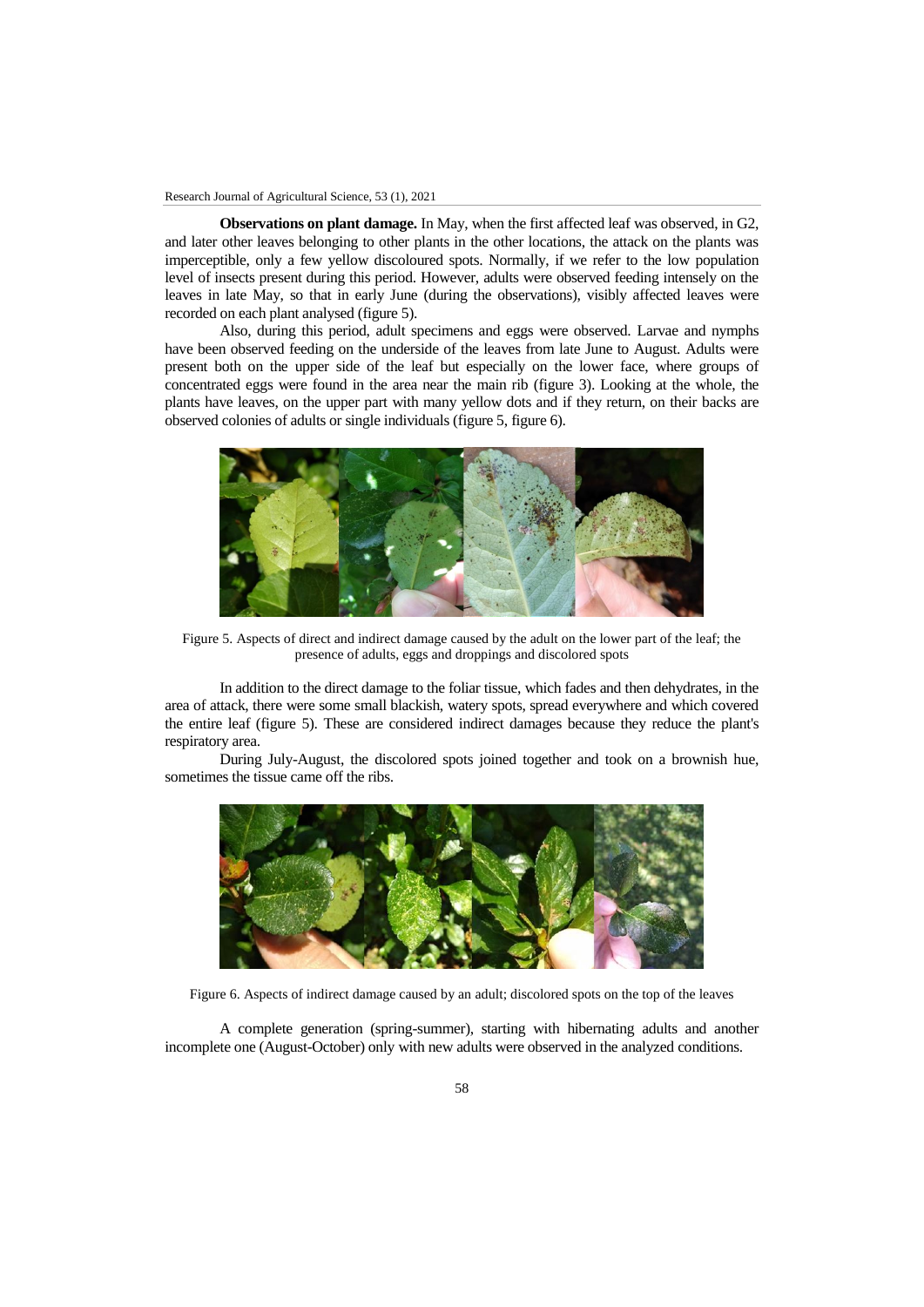#### **CONCLUSIONS**

In all the analyzed spaces the target species was present. The smaller the distance of the analyzed space from the Green Forest reference point, the higher the number of specimens found on Japanese quince bushes and vice versa. The explanation would be that the existence of oak in the forest, as a favorite plant, has led to excessive multiplication and leaving the space and including adaptation to other plant species. We believe that due to the high level of individuals and the damage observed on the analyzed plants, Japanese quince, as a common decorative plant in parks, gardens and green spaces, can be considered a potential host plant for the *Corythucha arcuata* insect.

## **ACKNOWLEDGEMENT**

We would like to thank the garden owners who allowed us to take samples and make observations, but also those who manage the green spaces in the analyzed parks.

#### **BIBLIOGRAPHY**

- BARBER N.A. (2010). Light environment and leaf characteristics affect distribution of *Corythuca arcuata* (Hemiptera:Tingidae). Environmental Entomology. 39(2): 492-497.
- BERNARDINELLI I. (2006). Potential host plants of *Corythucha arcuata* (Het., Tingidae) in Europe: a laboratory study. Journal of Applied Entomology, 130: 480-484.
- BERARDINELLI I., ZANDIGIACOMO P. (2000). First record of the oak lace bug *Corythucha arcuata* (Say) (Heteroptera, Tingidae) in Europe. Informatore Fitopatologico, 50 (12): 47-49.
- CHIRECEANU C., TEODORU A., CHIRILOAIE A. (2017). New records of the oak lace bug *Corythucha arcuata* (Say, 1832) (Hemiptera: Tingidae) in southern Romania. Acta Zoologica Bulgarica, 297-299.
- CABI, EPPO. (2007). Corythucha arcuata. Distribution maps of plant pests, Wallingford, UK: CABI. Map 695. DOI:10.1079/DMPP/20073255772.
- CHO G., KIM W., KWON Y.S., LEE S. (2020). Check list of lace bugs (Hemiptera: Tingidae) of Korea. Journal of Asia-Pacific Entomology, 23 (3): 736-745.
- DERJANSCHI, V., MOCREAC (STAHI) N. (2018). The oak lace bug *Corythucha arcuata* (Say, 1832) (Heteroptera, Tingidae) – new invasive species in the Republic of Moldova. Buletin Ştiinţific. Revista de Etnografie, Ştiinţele Naturii şi Muzeologie (Serie Nouă) 28(41), pp. 30-35.
- DOBREVA M., SIMOV N., GEORGIEV G., MIRCHEV P., GEORGIEVA M. (2013). First Record of *Corythucha arcuata* (Say)(Heteroptera: Tingidae) on the Balkan Peninsula. Acta Zoologica Bulgarica, 65 (3): 409-412.
- DON I., DON C. D., SASU L. R., VIDREAN D., BRAD M. L. (2016). Insect pests on the trees and shrubs from the Macea Botanical garden. Studia Universitatis Vasile Goldiș Arad Seria Științe Inginereşti şi Agro-Turism, 11 (2): 23-28.
- GOLUB V.B., SOBOLEVA V.A. (2018). Morphological differences between Stephanitis pyri, Corythucha. arcuata and C. ciliata (Heteroptera: Tingidae) distributed inthe south of the European part of Russia. Zoosystematica Rossica, 27(1): 142–145.
- JOHNSON W.T, LYON H, H. (1994). Insects that feed on trees and shrubs. An Illustrated Practical Guide. 2nd ed. rev. Cornell University. Press, Ithaca, NY. 560 p.
- KUCUKBASMACI I. (2014). Two new invasive species recorded in Kastamonu (Turkey): Oak lace bug *Corythucha arcuata* (Say, 1832)] and sycamore lace bug, *Corythucha ciliata* (Say, 1832) (Heteroptera: Tingidae). Journal of Entomology and Nematology, 6(8): 104- 111.
- RABITSCH W, KENIS M. (2010). *Corythucha arcuata* (Say, 832) Oak lace bug (Heteroptera: Tingidae). In: Roques A, Kenis M, Lees D, Lopez-Vaamonde C, Rabitsch W, Rasplus JY, Roy D, editors. Alien terrestrial arthropods of Europe. BioRisk, 4(2):962-963